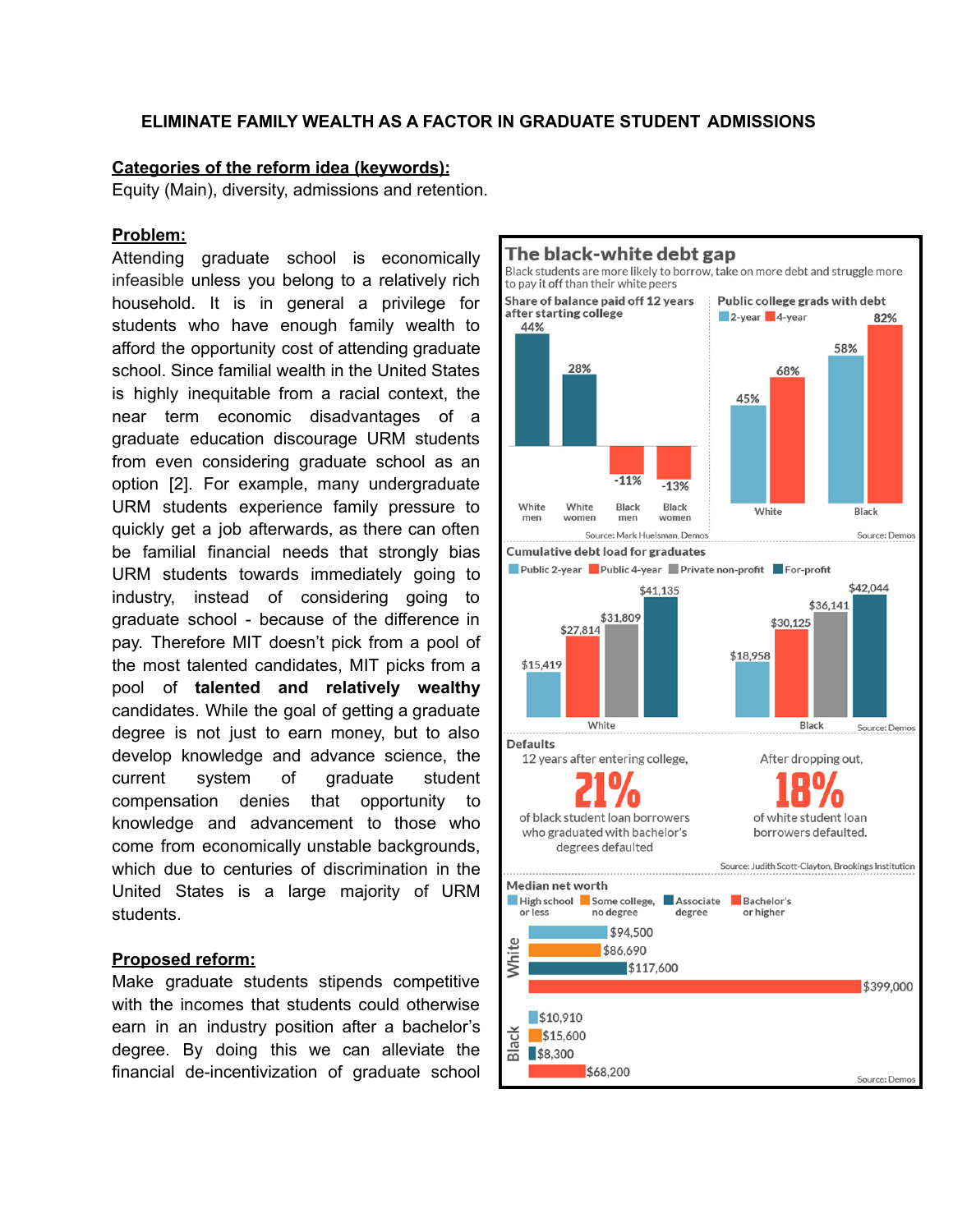which disproportionately affects students of color and students from under-represented minority communities.

## **Metrics to track:**

- Application rates from URM candidates after the measure has been implemented.
	- $\circ$  I expect application rates to go up as the reform would make graduate school a more viable option for URM students who come from difficult financial backgrounds.
- Overall quality of applications (Application score provided by admissions committee)
	- This metric could go either way as making graduate school more attractive financially could incentivize folks who are either more qualified or less qualified to apply. But monitoring this would be good to inform similar reforms in the future.
- Number of admitted URM candidates after the measure has been implemented.
	- $\circ$  I expect the number of admitted candidates to go up as again, we are incentivizing applying to graduate school.

### **Cost estimates:**

- 25th percentile income for a mechanical engineer: \$70k.
- Current stipend 40,000\$/year.
- Number of graduate students in Mechanical Engineering ≈ 500
- Total additional cost per year  $\approx$  500 students \* \$30,000  $\approx$  15M/year (assumption that overheads don't need to scale)

### **Implementation strategy:**

- While rolling out this plan could be done in phases, the department has to decide whether it would be fundamentally unfair to have different students compensated differently based on their need. Need based financial scholarships allows underprivileged students to pay less for an undergraduate degree but in that case, the student isn't being paid, she/he is being spared a cost.
- If rolled out to the entire grad student population, the department needs to decide who takes the financial burden, individual PIs and sponsors or the department itself.
- Once the funds are raised via the appropriate sources, the program must be publicized to colleges around the United states and be published in news articles so that underprivileged students know of the opportunities MIT can provide.
- Checkpoints: The biggest improvements in metrics are expected in years 1-5 after implementation. If the metrics are not greatly improved by then, we could decide that the funds for this program are better used elsewhere.

### **Values targeted:**

Establishing equity and embracing diversity.